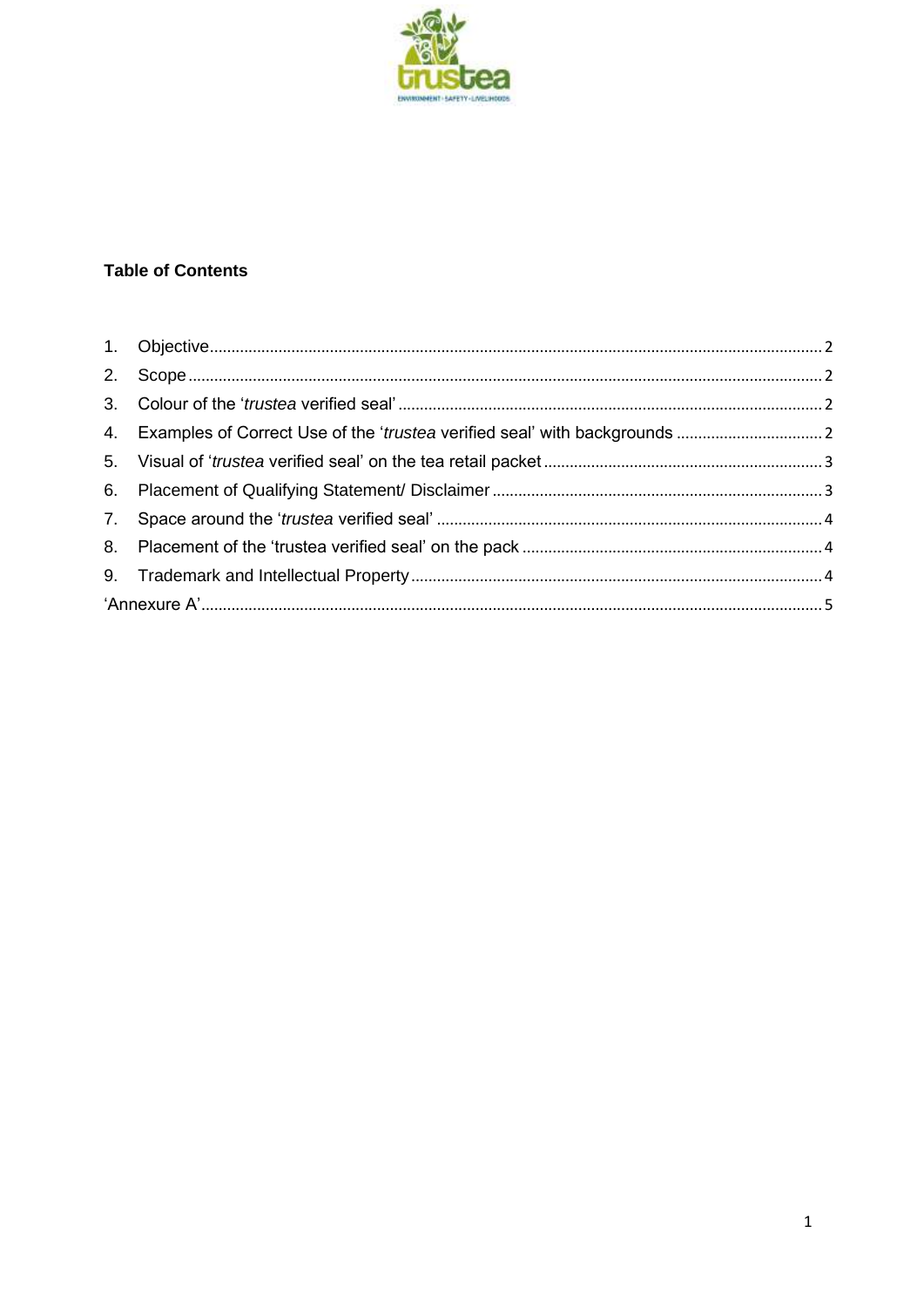

## <span id="page-1-0"></span>**1. Objective**

This document is designed to protect the value and integrity of the '*trustea* verified seal' by ensuring accuracy, clarity, credibility, and consistency in how the seal is used. Questions about, and challenges to these rules and guidelines will generally be decided in favor of transparency, as determined by Trustea Sustainable Tea Foundation.

#### <span id="page-1-1"></span>**2. Scope**

This document is applicable to supply chain organisations that are selling *trustea* verified tea and those participating in the seal on pack programme. In all the cases, use of the '*trustea* verified seal' is bound by a signed written agreement with Trustea Sustainable Tea Foundation.

### <span id="page-1-2"></span>**3. Colour of the '***trustea* **verified seal'**

The specified colour for the '*trustea* verified seal' needs to be maintained. Colour combination of *trustea* verified seal is provided below:

• The colour combination (with two colors i.e. C+Y seal) of the *trustea* verified seal: C50 M00 Y100 K00



CMYK C50 M00 Y100 K00

• The pantone shade: 376 C (closest to the colour combination having two colors i.e.  $C+Y$ 



PANTONE 376 C

The black & white seal may be used, as required



Black and white

<span id="page-1-3"></span>**4. Examples of Correct Use of the '***trustea* **verified seal' with backgrounds**



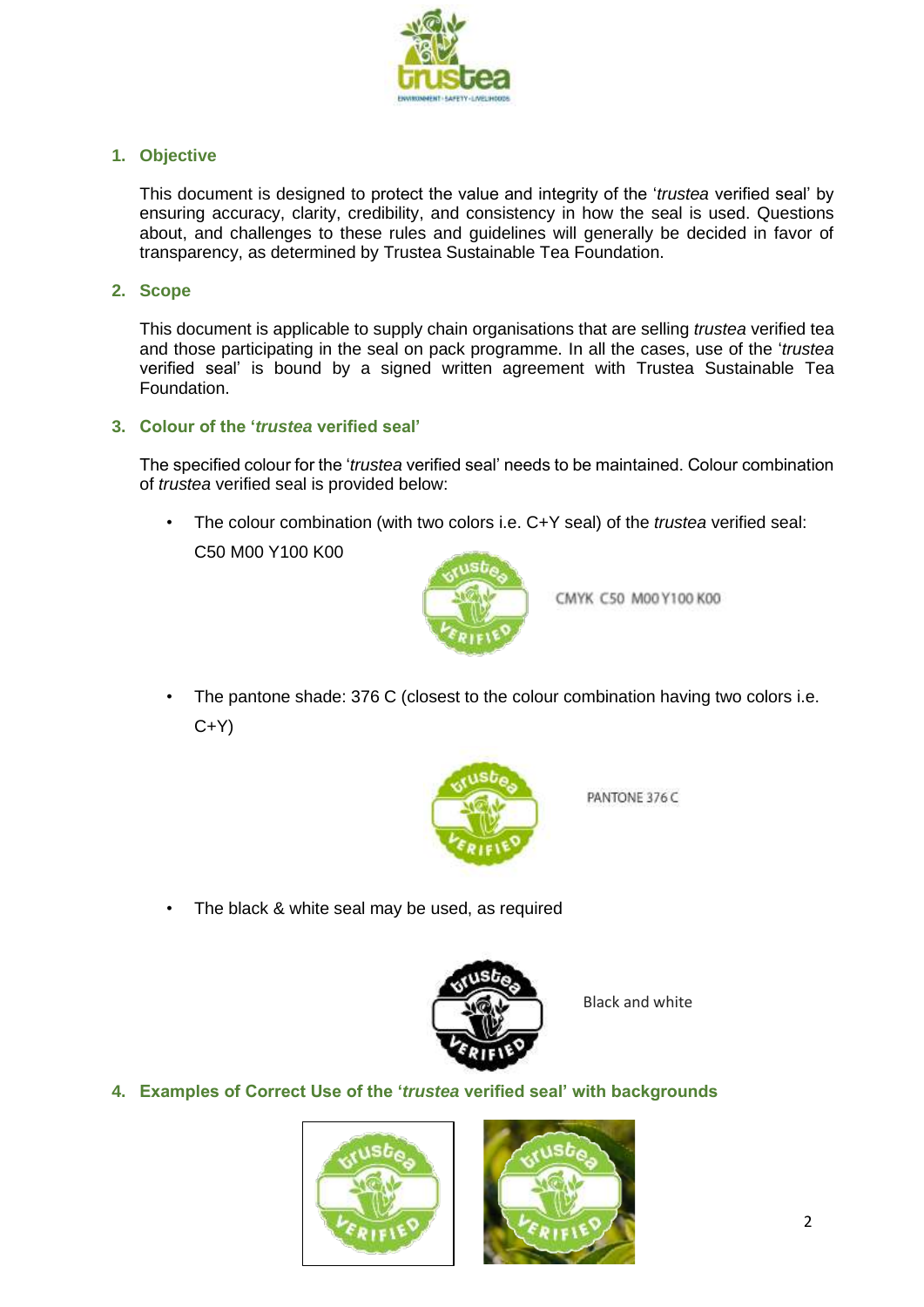



- The trustea seal is shown properly placed on a solid color background
- The trustea seal is shown properly placed on variegated background
- The reversed colour of the seal can also be used
- The 'trustea verified seal' is set on a white interior background, with a thin white outline around the edge to ensure it stands out from any background.
- Background colors or patterns must not show through the 'trustea verified seal'
- *trustea* is properly shown with the agreed statement i.e. "Environment, Safety, Livelihoods"
- .

## <span id="page-2-0"></span>**5. Visual of '***trustea* **verified seal' on the tea retail packet**

A few visuals (digital print of the seal i.e. how the seal would appear over foil/ tea packets) of how the seal would look like. It does not indicate the actual pack.



### <span id="page-2-1"></span>**6. Placement of Qualifying Statement/ Disclaimer**

• Statement for placing along with *trustea* verified seal.

**"Environment, Safety, Livelihoods"** followed by, '**for more details visit [www.trustea.org](http://www.trustea.org/)**' or use QR Code taking the consumer to trustea's website i.e. www.trustea.org

• Preferred placement of the statement is directly below or to the right of the mark. In some circumstances alternative placement of the statement may be approved.





*"Environment, Safety, Livelihoods"*  for more details visit [www.trustea.org](http://www.trustea.org/)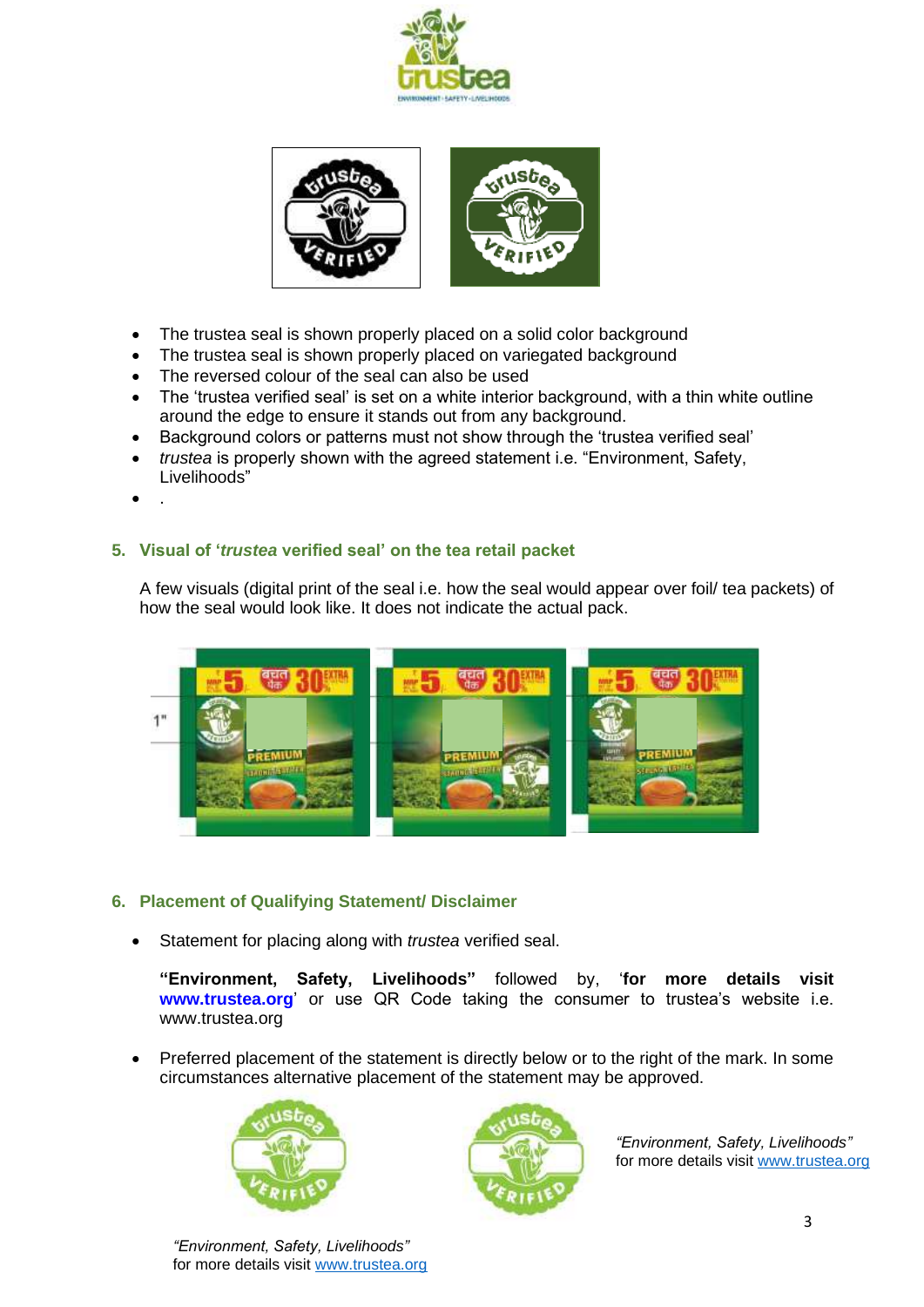

## <span id="page-3-0"></span>**7. Space around the '***trustea* **verified seal'**

To ensure that the '*trustea* verified seal' are never compromised, it should stand alone so that it does not compete with existing text, graphics or images, including other certification marks.

The '*trustea* verified seal' should never be displayed in a position where they could be confused with a business name, or a brand name of a product, or in any way that implies endorsement of initiatives not applicable to the *trustea*. The marks should be placed prominently in order to maximize visibility and recognition.

Clear space around each '*trustea* verified seal' should be approximately 20% of the width of the mark. No other elements should appear in this space.



### <span id="page-3-1"></span>**8. Placement of the 'trustea verified seal' on the pack**

- The minimum size of the seal for printing over a packet should be around 1 inch (so that the text "*trustea*" of the seal is legible). The size can increase if the pack size increases.
- The '*trustea* verified seal' can be incorporated either on front facia of the pack/ back side/ on the sides. However, we recommend it to be incorporated on the front facia of the pack.

### <span id="page-3-2"></span>**9. Trademark and Intellectual Property**

Any unauthorized use of the '*trustea* verified seal' is strictly prohibited. Trustea Sustainable Tea Foundation reserves the right to take legal action against any party that uses the '*trustea* verified seal' without prior permission.